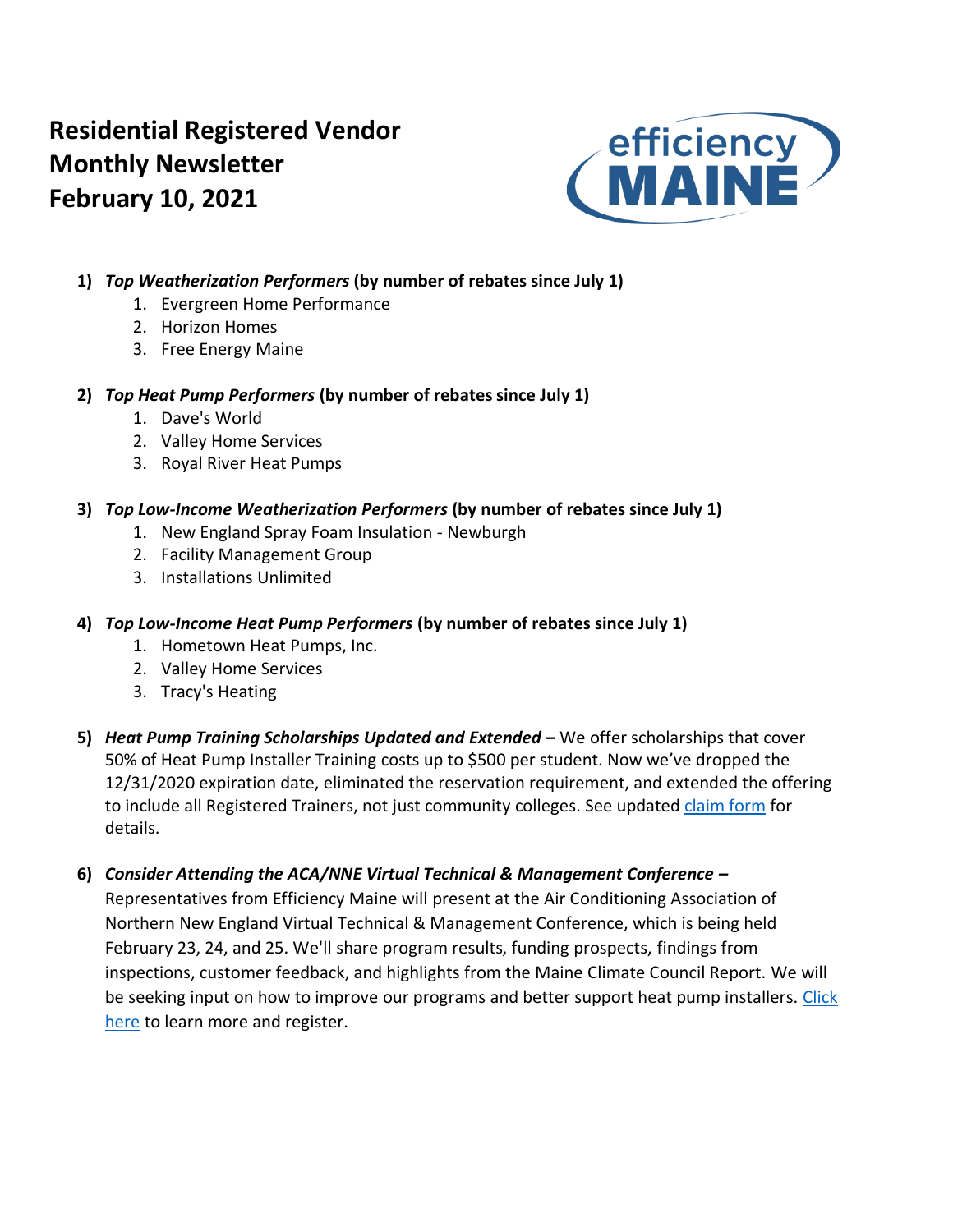- **7)** *Heat Pumps Must Be At Least 10 Feet from Propane Tanks –* When selecting locations for outdoor units, please remember to keep them at least 10 feet away from propane tanks per Code.
- **8)** *Heat Pump Installation Training Opportunities* **–** The following courses are being offered by Efficiency Maine Registered Trainers.

| <b>Dates</b>               | <b>Course Title</b>                     | Location                           | <b>Registration Information</b>     |
|----------------------------|-----------------------------------------|------------------------------------|-------------------------------------|
| $2/22/2021 -$<br>2/26/2021 | Heat Pump Installer                     | Maine Energy Marketers Association | <b>Click for Course Information</b> |
| $3/1/2021 -$<br>3/5/2021   | Heat Pump Installer                     | Maine Energy Marketers Association | <b>Click for Course Information</b> |
| $3/8/2021 -$<br>3/12/2021  | Heat Pump Installer                     | Kennebec Valley Community College  | <b>Click for Course Information</b> |
| 3/13/2021                  | <b>EPS Section 608</b><br>Certification | Kennebec Valley Community College  | <b>Click for Course Information</b> |
| 3/20/2021                  | <b>EPS Section 608</b><br>Certification | UA Local 716                       | <b>Click for Course Information</b> |
| $5/3/2021 -$<br>5/7/2021   | Heat Pump Installer                     | Maine Energy Marketers Association | <b>Click for Course Information</b> |

- **9)** *Tip from the Field –* Heat pumps with ducted indoor units can be used to heat several rooms, or even an entire house. A two-story house can be heated with one ducted indoor unit that serves the first floor from below, and another unit that serves the second floor from above.
- **10)** *Rebate Processing Tip –* Entering the number of dwelling units correctly helps to ensure that we:
	- a. apply the right rebate amount, and
	- b. don't accidentally categorize the claim as a duplicate.
- 11) **Tool of the Month –** Our updated [Heat Pump User Tips brochure](https://www.efficiencymaine.com/docs/Heat-Pump-User-Tips.pdf) and [web page](https://www.efficiencymaine.com/heat-pump-user-tips/) are now available. The brochure is online now, and printed copies will be available through the Call Center soon. Call 866-376-2463 to request a free supply of printed copies.
- **12)** *January Loans up 19% Year-Over-Year and Year-to-Date Loans are up 28% –* If you don't already have a loan portal ID and password, you can reach our financial services provider (NEIF) by calling our Call Center (866-376-2463).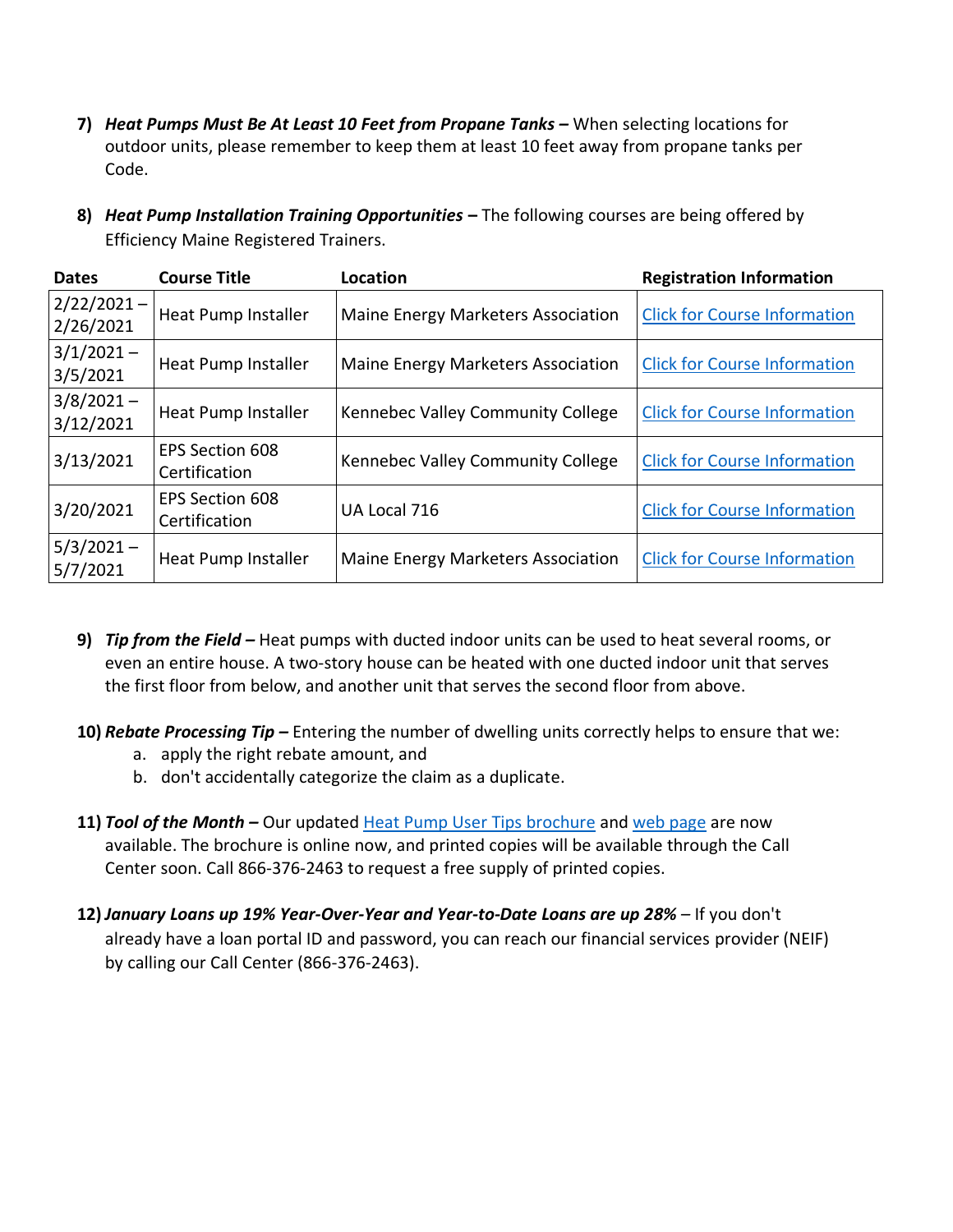#### **PROGRAM RESULTS**

#### **Energy Loans**



### **Home Energy Savings Program (HESP)**



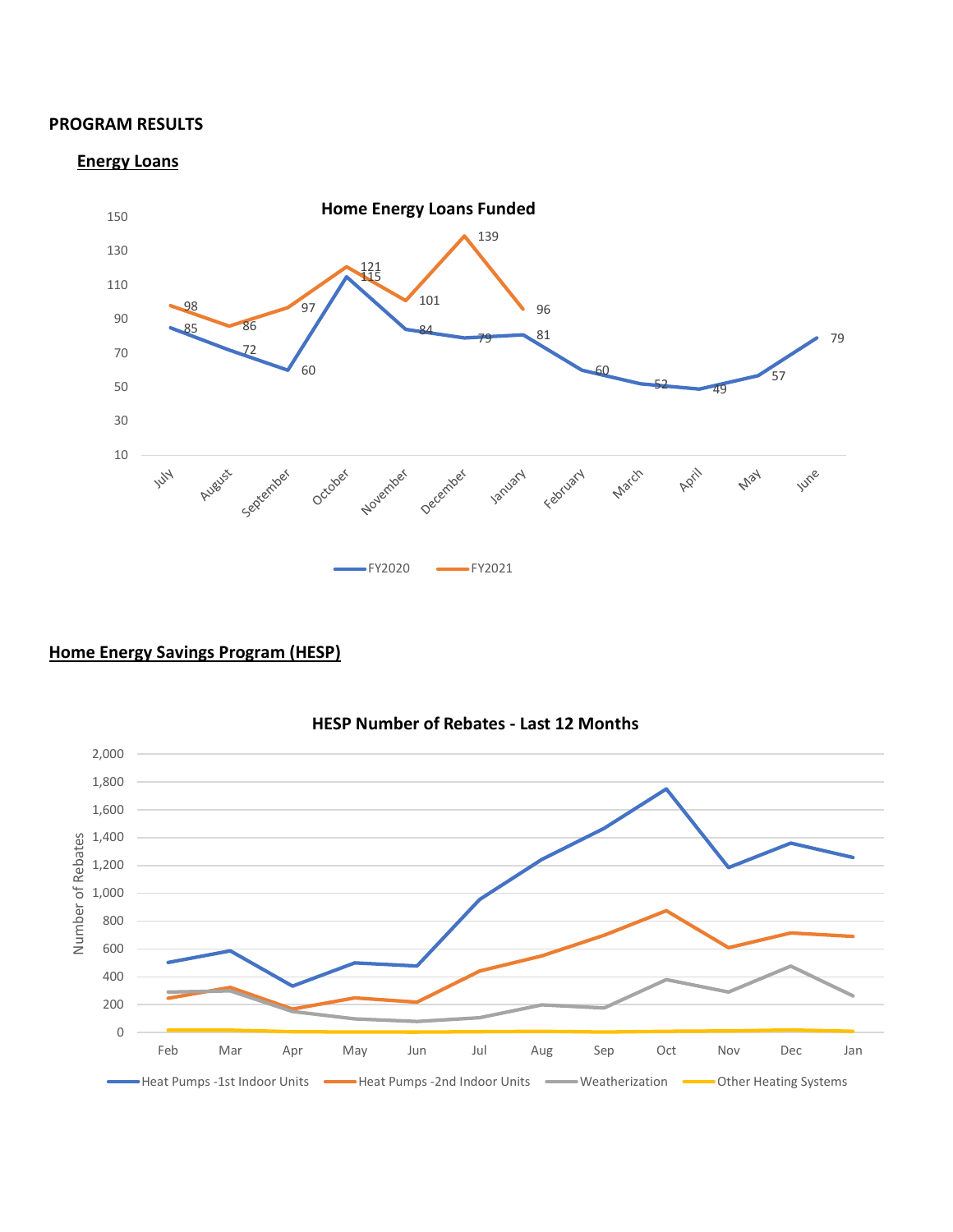| #              | <b>HESP Rebate Type</b>          | 2020                  |                |     |              |     |              |       |       |       |            |            | 2021  | <b>Total</b> |
|----------------|----------------------------------|-----------------------|----------------|-----|--------------|-----|--------------|-------|-------|-------|------------|------------|-------|--------------|
|                |                                  | Feb                   | Mar            | Apr | May          | Jun | Jul          | Aug   | Sep   | Oct   | <b>Nov</b> | <b>Dec</b> | Jan   |              |
| 1              | Heat Pumps -<br>1st Indoor Units | 504                   | 588            | 333 | 499          | 477 | 956          | 1,244 | 1,468 | 1,750 | 1,184      | 1,361      | 1,256 | 10,364       |
| $\overline{2}$ | Heat Pumps -<br>2nd Indoor Units | 247                   | 323            | 168 | 248          | 218 | 440          | 550   | 698   | 875   | 610        | 715        | 689   | 5,092        |
| 3              | Air Sealing                      | 109                   | 113            | 46  | 31           | 20  | 38           | 67    | 58    | 129   | 107        | 150        | 77    | 868          |
| 4              | <b>Attic Insulation</b>          | 92                    | 94             | 49  | 33           | 26  | 29           | 67    | 57    | 112   | 83         | 144        | 91    | 786          |
| 5              | <b>Basement</b><br>Insulation    | 62                    | 64             | 34  | 21           | 22  | 24           | 41    | 45    | 101   | 78         | 126        | 67    | 618          |
| 6              | Wall Insulation                  | 27                    | 28             | 22  | 13           | 11  | 14           | 24    | 17    | 38    | 23         | 57         | 28    | 274          |
| 7              | Geothermal HP                    | 5                     | 7              | 4   | $\mathbf{1}$ |     | $\mathbf{1}$ | 1     | 0     | 4     | 1          | 4          | 5     | 29           |
| 8              | Pellet Boiler                    | 7                     | $\overline{2}$ | 1   | 2            | 3   | 5            | 8     | 3     | 4     | 11         | 14         | 4     | 60           |
|                |                                  | Total   1,053   1,219 |                | 657 | 848          |     | 778 1,507    | 2,002 | 2,346 | 3,013 | 2,097      | 2,571      | 2,217 | 18,091       |

### **HESP Number of Rebates – Last 12 Months (DETAILS)**

#### **Fiscal Year To Date Rebate Comparisons**

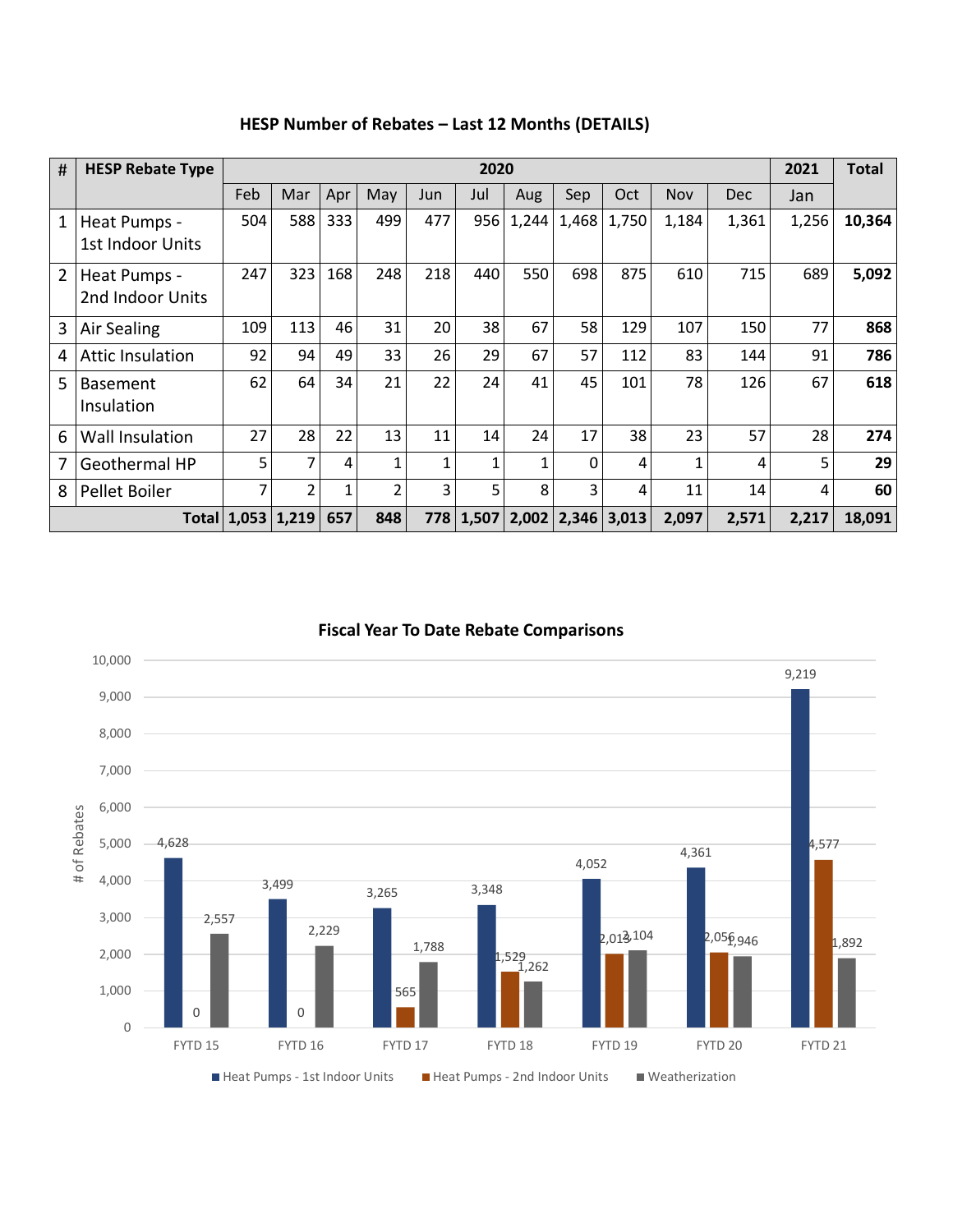#### **Fiscal Year-to-Date Rebate Comparisons (DETAILS)**

| # | <b>HESP Rebate Type</b>         | <b>FYTD 15</b> | <b>FYTD 16</b> | <b>FYTD 17</b> | <b>FYTD 18</b> | <b>FYTD 19</b> | <b>FYTD 20</b> | <b>FYTD 21</b> |
|---|---------------------------------|----------------|----------------|----------------|----------------|----------------|----------------|----------------|
|   | Heat Pumps - 1st Indoor Units   | 4,628          | 3,499          | 3,265          | 3,348          | 4,052          | 4,361          | 9,219          |
| 2 | Heat Pumps - 2nd Indoor Units   | 0              | 0              | 565            | 1,529          | 2,013          | 2,056          | 4,577          |
| 3 | Air Sealing                     | 1,341          | 1,075          | 791            | 564            | 779            | 700            | 626            |
| 4 | <b>Attic Insulation</b>         | 606            | 644            | 542            | 387            | 634            | 589            | 583            |
| 5 | <b>Basement Insulation</b>      | 494            | 369            | 302            | 208            | 473            | 481            | 482            |
| 6 | Wall Insulation                 | 116            | 141            | 153            | 103            | 218            | 176            | 201            |
| 7 | Geothermal HP                   | 57             | 34             | 50             | 13             | 14             | 16             | 16             |
| 8 | Pellet Boiler                   | 230            | 58             | 56             | 39             | 32             | 41             | 49             |
|   | <b>Total Measures Installed</b> | 7,472          | 5,820          | 5,724          | 6,191          | 8,215          | 8,420          | 15,753         |

#### **Low Income Program**



## **Rebates for Low- and Moderate-Income (LMI) Mainers**